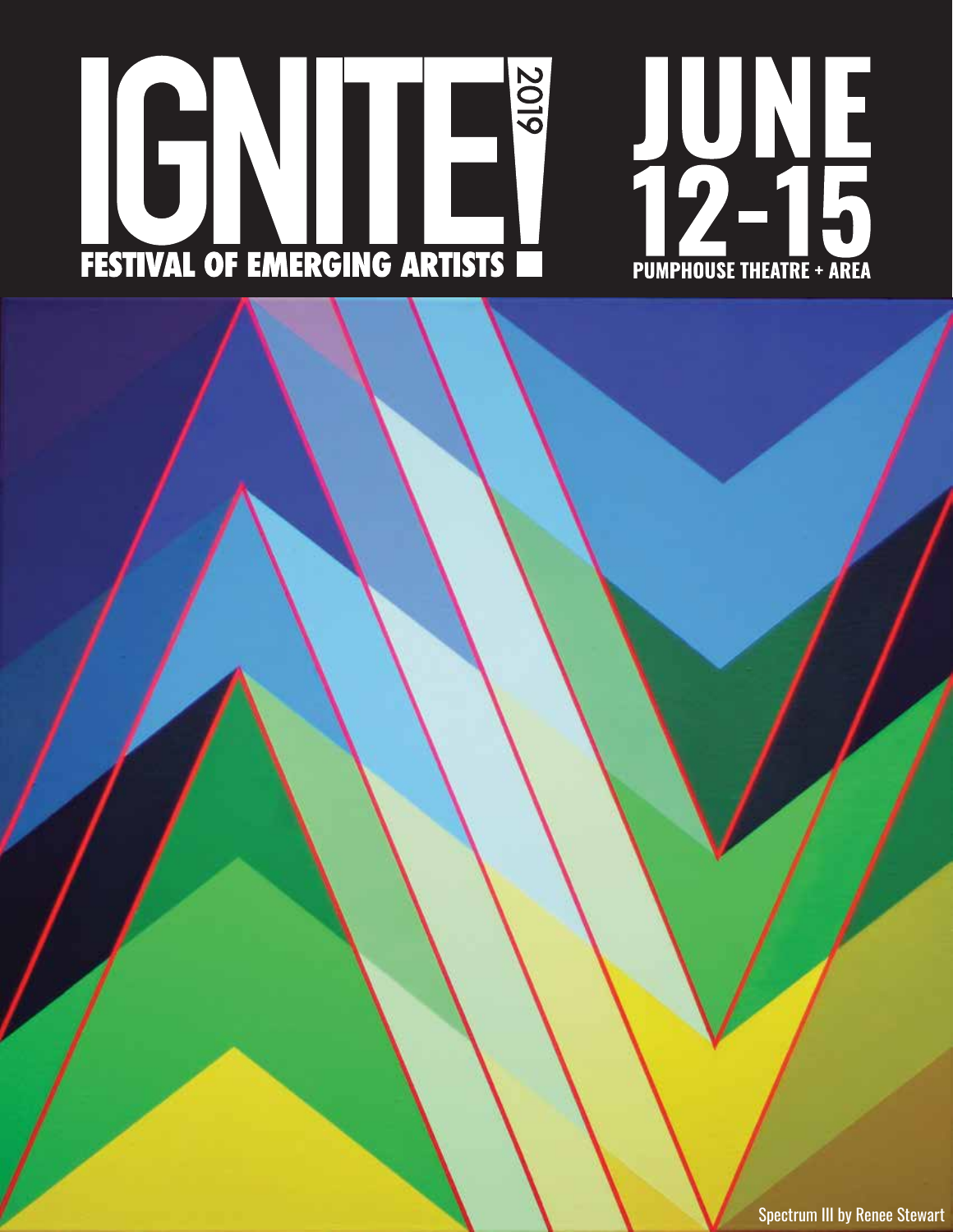## **FEAST**

Our performance series is full of scrumptious art! In this Feast of work, we have: Brit Michelle Repper (Stage Manager)

## **THE ROVERS**

The Rovers will be presenting a long form improvised format, Poetry Night. The night will be filled with improvised poems and improvised scenes inspired by those poems, as the Rovers take you on a journey sure to entertain.

Lauren Conn (Improviser) • Christian Daly (Improviser) • Mickail Hendi (Improviser) Ibrahim Oshodi (Improviser) • Andrew Cooper (Improviser)

### **EVERYTHING, NOTHING**

Everything, Nothing is a seminal dance work that was first performed as a solo in Triple Bill Weekends in April 2019, taking its cue from Jane Bennett's Vibrant Matter: A Political Ecology of Things. The dance piece analyses the way material objects attract our attention and call us in, enabling us to respond, interact and connect to inanimate objects. Considering instances such as window shopping, hoarding, and littering, the piece disrupts the perception of "it" and "things" as separate from and irrelevant to "us" and "beings." Everything, Nothing encourages a collective questioning of habitual thinking by embracing, not only how you move objects but how objects move you.

Cindy Ansah (Performer) • Lauren Brady (Performer)

# **BANQUET**

Our performance series is full of scrumptious art! In this Banquet, we have:

**SCREAMY LINGUINE** 

We do so hope you enjoy scary stories, because the Lovecraft Twins adore them more than—dare we say it?—life itself. Lock yourself in a crypt-dark room and hear never-before-told tales of the macabre, the twisted, and the supernatural. No one has ever heard these stories before, but you will never forget them.

Ellie Stewart (Performer) • Jeff Kubik (Performer)

**THE AMBASSADOR OF HAPPINESS** 

Kristy Benz • Victoria Banner

## **BUFFET**

Our performance series is full of scrumptious art! In this Buffet, we have:

## Inspired by a true story, of an arson set in a Dunkin' Donuts in Shamokin, Pennsylvania inspired **THE DONUT DIARIES** artists (high school students) from Western Canada High School to explore what might have happened... Noah Baker (Producer/Director/Actor-Joey) • Dylan Lindsay (Stage Manager/Assistant Director) Aurora Edy (Designer) • Audrey Badzgon (Actor-Tristan) • Chantal Dixon (Actor-Addy) Sean Reimer (Actor-Evan) • Tess Larsen (Actor-Mitten) **BYWORD** James Avramenko • Jackie Huskisson **SURFACE TENSION** Audrey Lane • Tonja Bokkel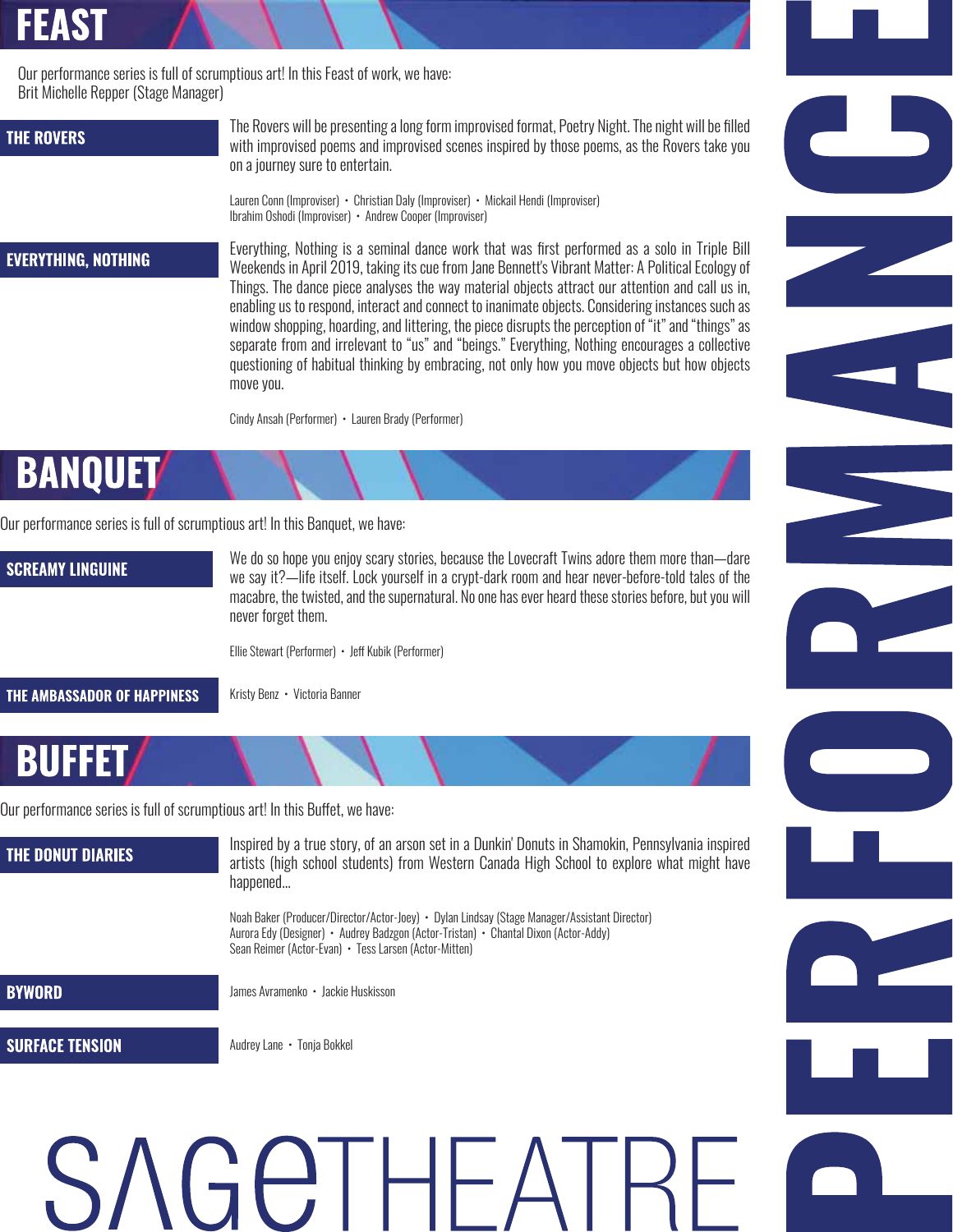Our performance series is full of scrumptious art! In this arrangement of Tapas, we have:

TAPA

**S/** 

**NG** 

S

| <b>REMAINING ANONYMOUS</b>           | This production investigates the pressures society has placed on individuals to search for<br>permanence and label relationships in search of security. These themes are explored by six<br>characters as they grapple with the vulnerability and insecurity of enduring aspects of undefined<br>relationships. The playwright designed this story to be as inclusive as possible to spectrums of<br>gender and sexuality. |  |
|--------------------------------------|----------------------------------------------------------------------------------------------------------------------------------------------------------------------------------------------------------------------------------------------------------------------------------------------------------------------------------------------------------------------------------------------------------------------------|--|
|                                      | Jelena Minshall (Intimacy Advisor) • Michelle Dressler (Stage Manager) • Maggie Mackenzie (Director)<br>Skylar Desjardins (Set/Lighting Designer) • Shayleigh Sihlis (Sound Designer) • Madeline Hunter Smith (Actor)<br>Cassandra Watson (Actor) • Brent Clark (Actor)                                                                                                                                                    |  |
| <b>IMPERFECT PERFECTION</b>          | Obsession with perfection. Why and how do imperfect creatures strive for the unattainable?<br>What trials and tribulations do humans put themselves through in order to achieve this standard?<br>IMPERFECT PERFECTION explores image; the juxtaposition between inward and outward<br>perfection - being perfect vs appearing perfect. Is perfection a façade?                                                            |  |
|                                      | Sasha Wilde (Performer)                                                                                                                                                                                                                                                                                                                                                                                                    |  |
| <b>BECAUSE</b>                       | "I do not set aside the grace of God, for if righteousness could be gained through the law, Christ<br>died for nothing!"                                                                                                                                                                                                                                                                                                   |  |
|                                      | Abby Scott (Performer) · Jessalyn Britton (Performer)                                                                                                                                                                                                                                                                                                                                                                      |  |
| POTLUCK                              |                                                                                                                                                                                                                                                                                                                                                                                                                            |  |
| Brit Michelle Repper (Stage Manager) | Our performance series is full of scrumptious art! In this Potluck, we have:                                                                                                                                                                                                                                                                                                                                               |  |
| <b>PUSH BUTTON</b>                   | A duo of female improvisers creating a mono-scene from suggestions given by the audience using<br>an app from our phone.                                                                                                                                                                                                                                                                                                   |  |
|                                      | Jessica Belbin (Producer/Improvisor) • Natilie Johnston (Producer/Improvisor)                                                                                                                                                                                                                                                                                                                                              |  |
| <b>STRIPPED</b>                      | Stripped focuses on the physical and psychological impacts overuse, over-sexualization and<br>improper training can have on youth populations. Utilizing text, humour, and pop culture referenc-<br>es, Sarah Mitchell shares her research and lived experience with the harmful aftereffects of<br>competitive dance pedagogy.                                                                                            |  |
|                                      | Sarah Mitchell (Choreographer) • Reese Wilson (Performer) • Alissa Lee (Performer)<br>Megan Koch (Performer) · Samantha Ketsa (Performer)                                                                                                                                                                                                                                                                                  |  |
| <b>TUNNEL VISION</b>                 | Tunnel Vision explores the notion of being stuck in a continuous loop on the thoughts that haunt<br>us in the back of our minds.                                                                                                                                                                                                                                                                                           |  |
|                                      | "I remained so much inside my head and ended up losing my mind"<br>- Edgar Allen Poe                                                                                                                                                                                                                                                                                                                                       |  |
|                                      | Elizabeth Ferns (Choreographer/Performer)                                                                                                                                                                                                                                                                                                                                                                                  |  |
|                                      |                                                                                                                                                                                                                                                                                                                                                                                                                            |  |
|                                      |                                                                                                                                                                                                                                                                                                                                                                                                                            |  |
|                                      |                                                                                                                                                                                                                                                                                                                                                                                                                            |  |
|                                      |                                                                                                                                                                                                                                                                                                                                                                                                                            |  |

**eT**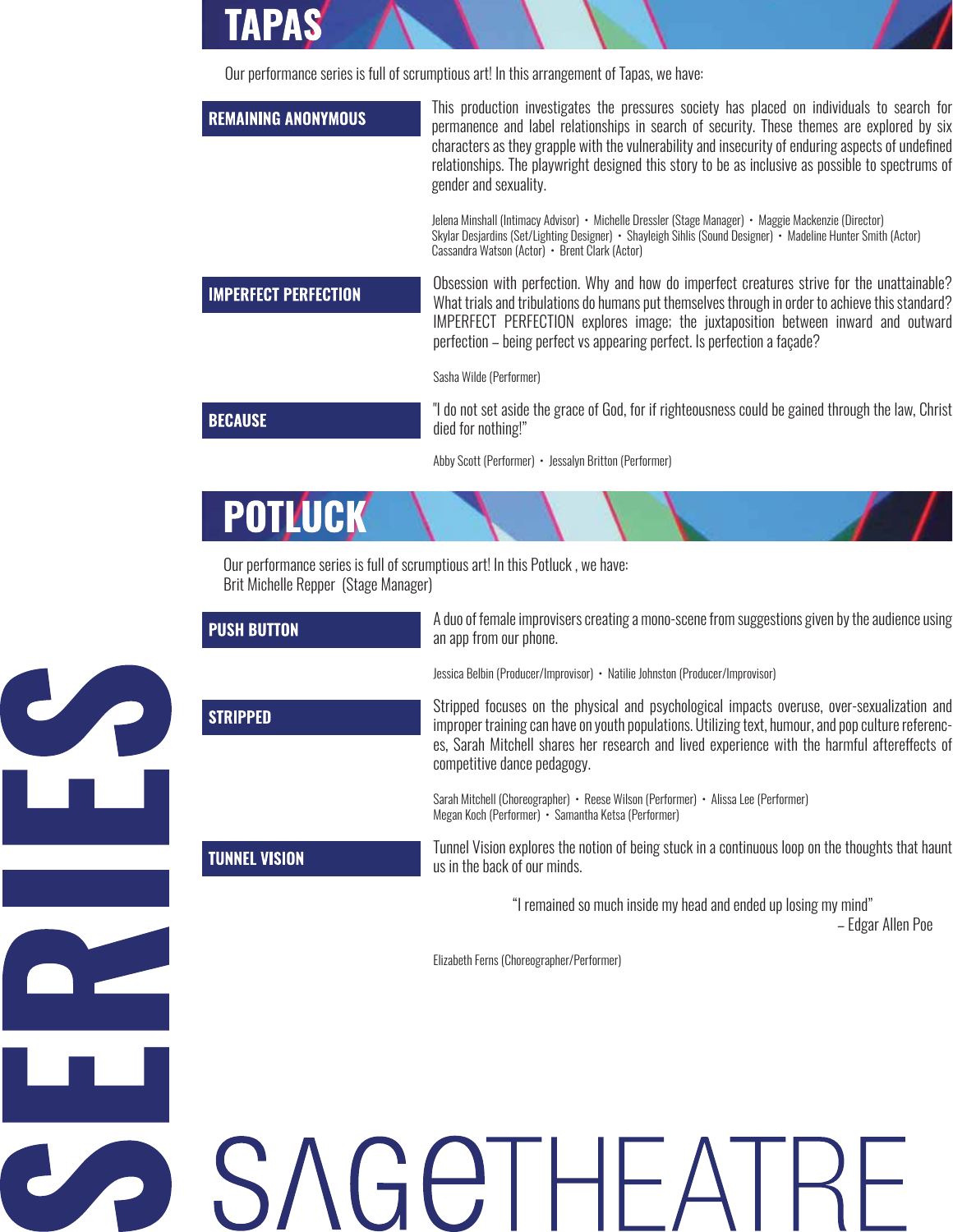



|                    | <b>VICTOR MITCHELL (PUMPHOUSE)</b><br><b>JOYCE DOOLITTLE (PUMPHOUSE)</b> |                                     |                                    | <b>PLANETARIUM</b>           |  |
|--------------------|--------------------------------------------------------------------------|-------------------------------------|------------------------------------|------------------------------|--|
| $7:00$ pm          | <b>WEDNESDAY, JUNE 12</b><br><b>BANQUET</b>                              | <b>FEAST</b>                        | <b>GHOST: RETURN TO MOURNING</b>   | <b>FOR LOVE SAKE</b>         |  |
| 8:15 <sub>pm</sub> | <b>BUFFET</b>                                                            | <b>POTLUCK</b>                      | <b>100 YEARS IN THE (UN)MAKING</b> | <b>NOBODY</b>                |  |
| 9:30 <sub>pm</sub> | <b>YA BURNT</b>                                                          | <b>TAPAS</b>                        | <b>GHOST: RETURN TO MOURNING</b>   |                              |  |
| $6:00 \text{pm}$   | <b>THURSDAY, JUNE 13</b>                                                 |                                     |                                    |                              |  |
|                    | <b>WILDFIRE RUNNER-UP</b>                                                |                                     |                                    |                              |  |
| $7:00 \text{pm}$   |                                                                          | <b>FEAST</b>                        |                                    |                              |  |
| $8:15$ pm          | <b>YA BURNT</b>                                                          | WE WILL TUNE IT TO A WHISPER        |                                    |                              |  |
| 9:30 <sub>pm</sub> | <b>BUFFET</b>                                                            | <b>POTLUCK</b>                      |                                    |                              |  |
| $2:00$ pm          | FRIDAY, JUNE 14                                                          |                                     |                                    |                              |  |
|                    |                                                                          |                                     | 100 YEARS IN THE (UN)MAKING        |                              |  |
| $7:00 \text{pm}$   |                                                                          | <b>WE WILL TUNE IT TO A WHISPER</b> | <b>GHOST: RETURN TO MOURNING</b>   | <b>100 YEARS IN THE (UN)</b> |  |
| $8:15$ pm          | <b>BUFFET</b>                                                            | <b>POTLUCK</b>                      | YOU ARE NOT ALONE                  | <b>NOBODY</b>                |  |
| 9:30 <sub>pm</sub> | <b>BANQUET</b>                                                           | <b>TAPAS</b>                        | <b>GHOST: RETURN TO MOURNING</b>   |                              |  |
| $2:00$ pm          | <b>SATURDAY, JUNE 15</b>                                                 |                                     |                                    |                              |  |
|                    |                                                                          |                                     | <b>NOBODY</b>                      |                              |  |
| 3:00 <sub>pm</sub> |                                                                          |                                     | <b>FOR LOVE SAKE</b>               |                              |  |
| $7:00 \text{pm}$   | <b>BANQUET</b>                                                           | <b>TAPAS</b>                        | <b>NOBODY</b>                      | <b>FOR LOVE SAKE</b>         |  |
| 8:15 <sub>pm</sub> | <b>YA BURNT</b>                                                          | <b>WE WILL TUNE IT TO A WHISPER</b> | YOU ARE NOT ALONE                  |                              |  |
| 9:30 <sub>pm</sub> | <b>WILDFIRE WINNER</b>                                                   | <b>FEAST</b>                        |                                    |                              |  |

LШ

ш

a an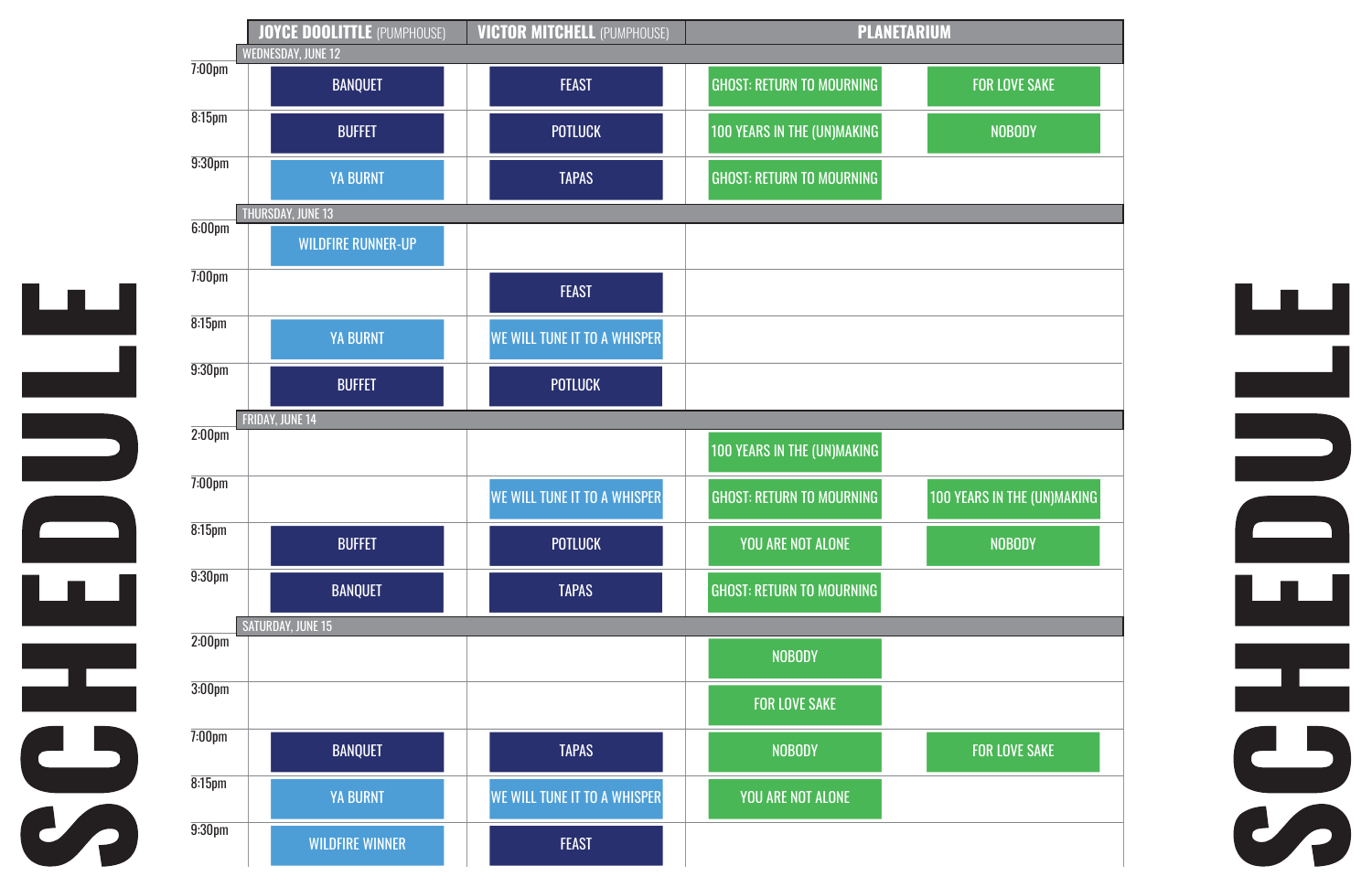## **YA BURNT**

by Kodie Rollan

An island festival. Social Media Influencers. The day after it all goes up in smoke. Ya Burnt is the phrase that defines how so many people feel about this event, the infamous Fyre Festival. It's also the play that takes you inside of it.

Rebecca Fauser (Director) • Kodie Rollan (Playwright) • Lisa Floyd (Stage Manager) • AJ Baragar (Sound Designer) • Rebecca Comer (Actor- Shelley) Sarah Uwadiae (Set/Costume/Lighting Designer) • Lauren Marshall (Actor- Kylie/Maggie) • Katie Yoner (Actor- Ryan) • Kendra Hutchinson (Actor-Dawson) Rylan Strachen (Actor- Colby/Enzo) • Michael Rolfe (Actor- Keith) • Michael Luong (ASM)

# E/WILL TUNE\II

A wild, interactive, and playful look at the ways technology has impacted our lives, for better and for worse.

Noah Baker (Producer/ Director/ Actor- Joey) • Dylan Lindsay (Stage Manager/ Assistant Director) • Simon Edy (Designer) • Audrey Badzgon (Actor-Tristan) Chantal Dixon (Actor-Addy) • Sean Reimer (Actor-Evan)

## **HOLLY FROM REPRESENTATION** ΩF n ar

Once again, Major Matt Mason brings the Wildfire Playwriting Competition to the IGNITE! Festival! Two plays, a winner and a runner-up, will get workshopping and a staged reading at the IGNITE! Festival!

This is the presentation of runner-up Jesse LaVercombe from Toronto, with his play Hallelujah, It's Holly, or, A Judeo-Unitarian Verbatim Representation of the Rise and Fall of Holly from Hamilton.

# Д

Once again, Major Matt Mason brings the Wildfire Playwriting Competition to the IGNITE! Festival! Two plays, a winner and a runner-up, will get workshopping and a staged reading at the IGNITE! Festival!

This is the presentation of winner Morgan Grau and his script Absolute F\*cking Mayhem!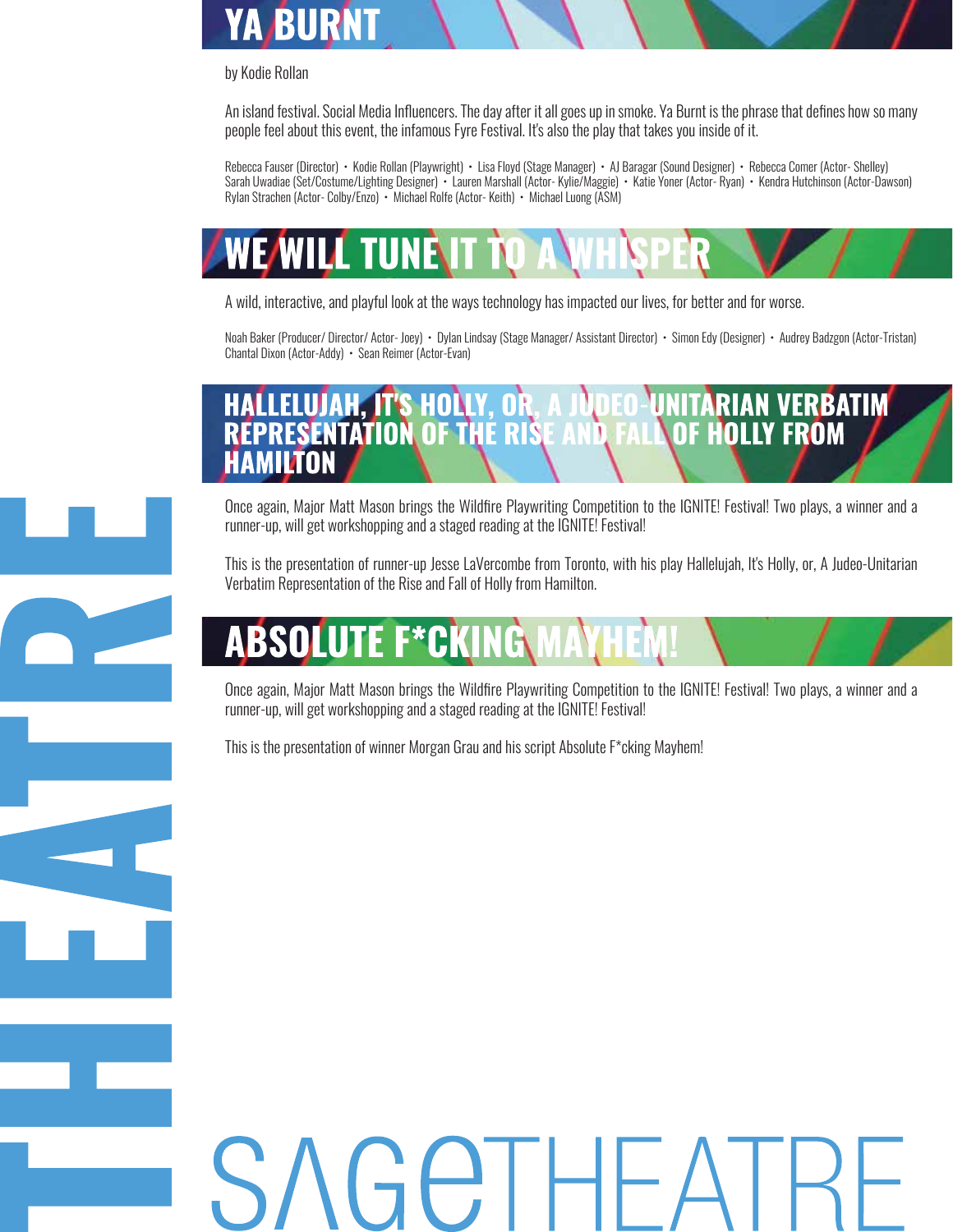# NOBODY



by Emily Parkhouse (she/hers)

Part play, part memoir, part workshop and part experimental group therapy; Nobody tells the story of one woman's journey through life and her longing to be seen, heard and loved by those around her.

Emily Parkhouse (Creator/Playwright/Performer) • Char Bydges (Stage Manager/Lighting Designer/Projection Design)

100 YEARS IN THE (UN)M

by Riki (they/them/theirs)

Around 100 years ago, Nellie McClung joined other Manitoban Women in a Mock Parliament asking the question "should men vote? Most Albertans and other Canadians know Nellie McClung from after she moved to Alberta and became one of the "famous 5", the Women who challenged the idea that women were not considered persons under the law.

Riki Entz (Performer)

# YOU ARE NOT ALONE MONOLOGUES

by River Wearmouth (he/his)

We are coming to take up space, to have our stories heard, Those who are marginalized often feel and are told that they are not good enough. Well we are here to say that we are and that if you ever feel alone know that you are not. We are all struggling.

River Wearmouth (Performer) • Emily Anne • Laura McEachern

# **FOR LOVE SAKE**

## by Sarah Uwadiae (she/hers)

At the Provocation Series, I want to create a performance that stems from my memory and PTSD of some childhood trauma and abuse that I experienced; my acknowledgment of them; and the road to healing from them. I want to explore their effect on my Psyche and my perception of reality. I also want to explore the evolving relationship with my family from the beginning to this point in my life.

Sarah Uwadiae (Creator & Performer) • Alexandra Contreras

**GHOST" RETURN TO MOURNING** 

### by Deedra Salange Ladouceur (she/hers)

"Ghost" Return to Mourning is my biographic exploration of personal sentiment and opinions' regarding death of a loved one and what follows. In hindsight true emotion is made clearer, returning to past memories and divulging these hidden truths have allowed me the chance to face darkness within myself. We have all felt shamed for daring to speak of the dead in our lives, both positive and negative experiences with them. I wish to challenge that shame, and honour the difficult experiences I have gone through. By immortalizing my memory in a format I greatly respect, live theatre. With aspects of lyrical storytelling; in multiple mediums such as base poetry, spoken word, and music. I have invited three people I trust to help elevate this project and push it past what I have envisioned. Death, much like life is one thing every creature on this earth has in common. For me, it has been the one experience that has separated me from relating to others. Death has been my life and I wanted to share why, so I wrote a letter to death.

Deedra Salange Ladouchur (Creator/Performer) • Marshall Vielle (Director) • Nick Bohle (Musical Director) • Kai Hall (Stage Manager)